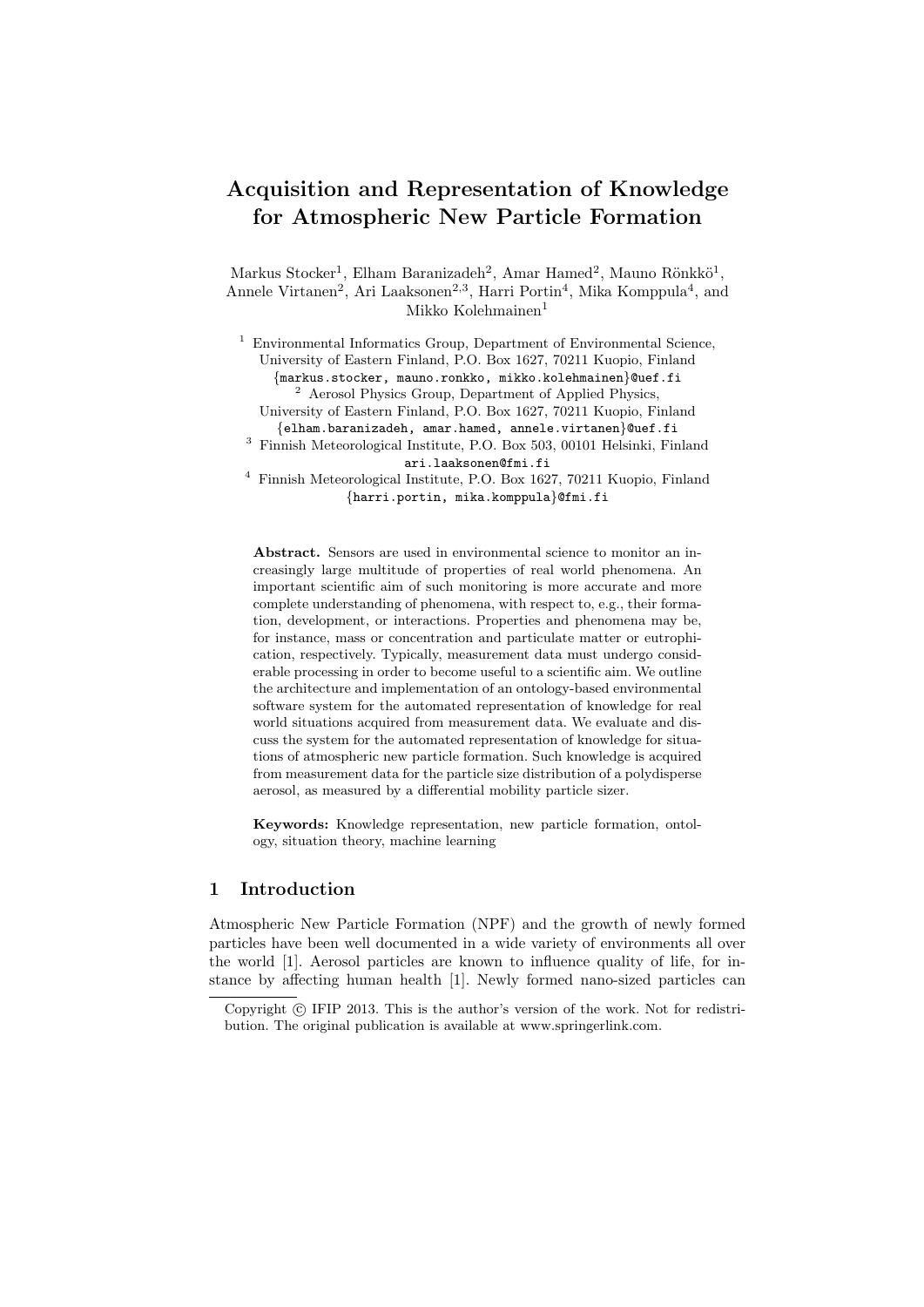grow, through condensation and coagulation processes, and directly effect on Earth's radiation balance by scattering sunlight. Indirectly, their potential to grow large enough to act as Cloud Condensation Nuclei (CCN) and their possible activation to cloud droplets results in more scattering of radiation. It is known that the scattering of radiation has a cooling effect on the climate [2]. However, the magnitude of indirect effects remains the single largest uncertainty in current estimates of anthropogenic radiative forcing [2], leading to large uncertainties in the calculations of future climate change.

The study of NPF relies on methods for the identification and characterization of these atmospheric events. At the base of such methods is the measurement of particle size distribution for polydisperse aerosols. Of specific interest are particles with diameter size ranging  $10 \times 10^{-9}$  to  $10 \times 10^{-6}$  m. The resulting data, as measured over the course of a day at a specific location, can be visualized to assess the presence of NPF [3]. Quantitative methods have been developed to extract, from measurement data, basic NPF characteristics, such as particle growth and formation rates [3].

Different classifications have been proposed in order to characterize NPF  $[3-5]$ . The criterion established by Hamed *et al.* [4] is based on event clarity. According to the criterion, nucleation event classes 1, 2 and 3 indicate strong, intermediate, and weak nucleation event (E) days, respectively. Days during which no particle formation is observed are classified as non-event (NE). Days that are neither E or NE are called undefined class, or class 0. The tasks of NPF detection and characterization are typically carried out visually by experts [4].

We outline the architecture and implementation of an ontology-based environmental software system aimed at the automated representation of knowledge for real world situations acquired from measurement data. In translating measurements to observations, the system performs a semantic enrichment of (heterogeneous) measurement data. Observations are consistent with the terminology defined by the Semantic Sensor Network (SSN) ontology [6–8]. Given observations, the system acquires and represents knowledge for real world situations. Situations are consistent with the terminology defined by the Situation Theory Ontology (STO) [9]. The STO has been used to represent airport security situations [10], in methods for situation identification [11], and for intelligent sensor network information fusion [12]. We evaluate and discuss the presented system for situations of NPF acquired from data for the particle size distribution of a polydisperse aerosol, as measured by a differential mobility particle sizer.

The presented system can support domain experts in the detection and characterization of NPF. Moreover, it has the potential for full process automation. More generally speaking, by committing to the terminology and semantics explicitly formalized in ontologies, the system provides a unified framework for the representation of sensor observations and real world situations acquired from observations. The system can be adapted to specific domains by extension, specifically by extending ontologies with domain knowledge and software components with domain specific application logic [13, 14].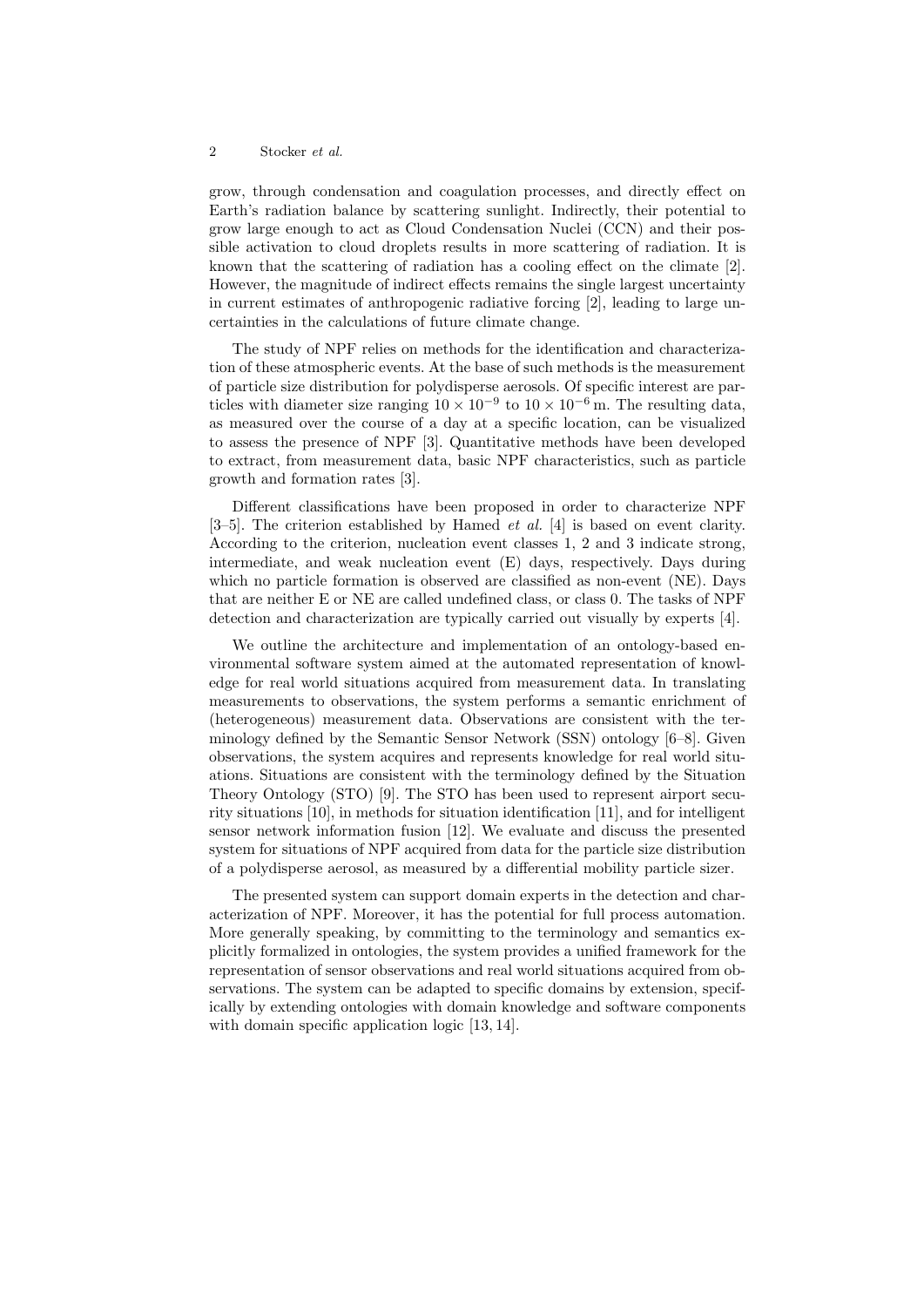

Fig. 1. System architecture for the representation of situational knowledge acquired from sensor measurement data showing the three layers of measurement, observation, and situation as well as the main components and modules, and their interactions.

# 2 Materials and Methods

Materials: We used expert-labeled sensor measurement data for the particle size distribution of a polydisperse aerosol, in the 7 to 800 nm diameter size range as measured between January 2008 and December 2011 by a Differential Mobility Particle Sizer (DMPS) located at the Puijo semi-urban measurement station in Kuopio, Finland [15]. A DMPS consists of a Differential Mobility Analyzer (DMA) and a Condensation Particle Counter (CPC); the particles of a polydisperse aerosol (source) are first classified according to diameter size by the DMA and then counted by the CPC [16]. The DMPS measures the particle number concentration [cm<sup>-3</sup>] for 40 discrete diameter sizes, on average 5 samples per hour. Daily measurement data results in a data matrix  $m \times n$ , where m is the number of samples (typically approx. 120) and  $n = 40$  is the number of discrete diameter sizes. Daily measurement data is persisted in a text file.

We developed a software architecture for a system aimed at automated, near real-time, distributed, and continuous acquisition of sensor measurements; translation of measurements into semantically enriched observations; representation and persistence of observations; automated acquisition of situations from observations; representation and persistence of situations. Figure 1 provides an overview of the architecture. The core of the architecture consists of three layers that build on each other: the measurement, observation, and situation layers. Layers consist of components, including the measurement, observation, and situation engines as well as the observation and situation stores. Components communicate over (TCP/IP) streams. Modules implement computational services,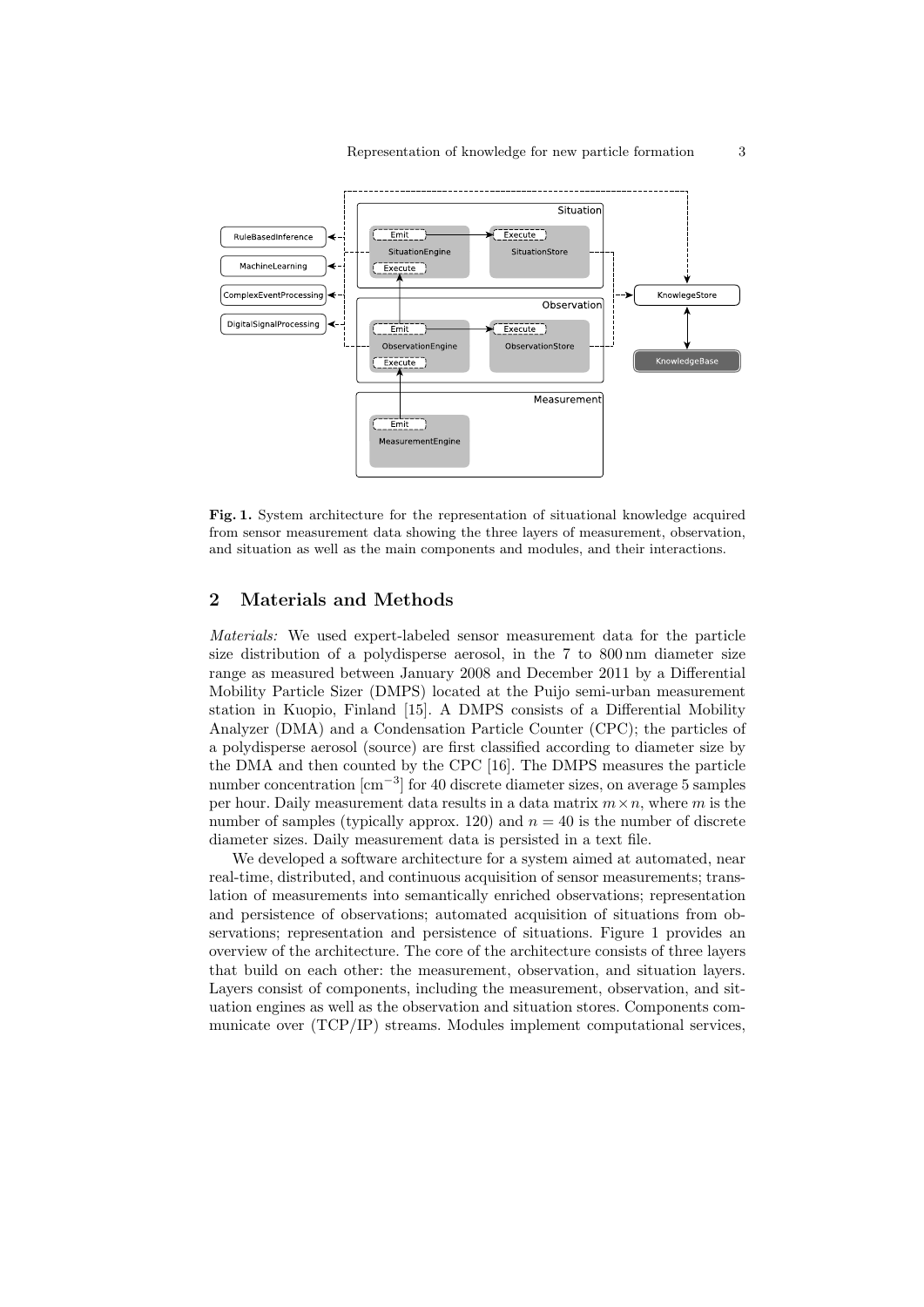such as for machine learning or complex event processing, needed by components. The knowledge base is a third-party system.

The architecture is implemented on top of Storm, a distributed real-time computation system for the processing of streams of data.<sup>5</sup> A Storm topology consists of nodes and streams. Nodes may be of two types: (1) a source of streams or (2) a consumer of input streams as well as data processor and, possibly, source of new streams. Components and streams map to Storm nodes and Storm streams, respectively.

At the measurement layer, a measurement engine implements the software logic necessary to acquire data from a sensor, and process it into measurements. In its simplest form, a measurement is a tuple consisting of a time stamp and a measurement value. Measurements are forwarded to Storm streams. At the observation layer, an observation engine subscribes to streams of measurements and processes measurements to observations, consistent with the SSN ontology. This step amounts to a semantic enrichment of measurements. Observations are forwarded to streams. Still at the observation layer, an observation store may subscribe to streams of observations and require the knowledge store to persist observations. At the situation layer, a situation engine subscribes to streams of observations. A situation engine implements (one or more) knowledge acquisition tasks and makes use of computational services provided by modules. Knowledge for situations acquired from observations is represented consistent with the STO and persisted by the situation store.

The STO captures key aspects of the situation theory developed by Barwise and Perry [17] and extended by Devlin [18]. The theory formalizes the semantics of situations by means of the expression  $s \models \sigma$  (read "s supports  $\sigma$ ") meaning that the infon  $\sigma$  is "made factual" by the situation s. According to the definition by Devlin, the object  $\ll R, a_i, \ldots, a_m, i \gg$  is a well-defined infon if R is an nplace relation and  $a_1, \ldots, a_m$   $(m \leq n)$  are objects appropriate for the argument places  $i_1, \ldots, i_m$  of R, and if the filling of argument places  $i_1, \ldots, i_m$  is sufficient to satisfy the minimality conditions for R, and  $i = 0, 1$  is the polarity. Minimality conditions "determine which particular groups of argument roles need to be filled in order to produce an infon" [18]. The polarity is the 'truth value' of the infon. If  $i = 1$  then the objects  $a_1, \ldots, a_m$  stand in the relation R; else the objects do not stand in the relation R. Parameters, denoted as  $\dot{a}$ , make reference to *arbitrary* objects of a given type. For instance,  $\dot{l}$  and  $\dot{t}$  typically denote parameters for arbitrary objects of type spatial location and temporal location, respectively. Anchors are a mechanism to assign values to parameters. Hence, the parameter  $\dot{t}$  may anchor the value for the current time.

We used the WURVOC Ontology of units of Measure (OM) [19] to model quantities and dimensions, in particular at the observation layer. We used the OWL 2 Web Ontology Language (OWL 2) [20], the Resource Description Framework (RDF) [21] and  $Prot\acute{e}g\acute{e}^6$  to manage the ontologies. The knowledge base is

<sup>5</sup> http://storm-project.net/

 $^6$ http://protege.stanford.edu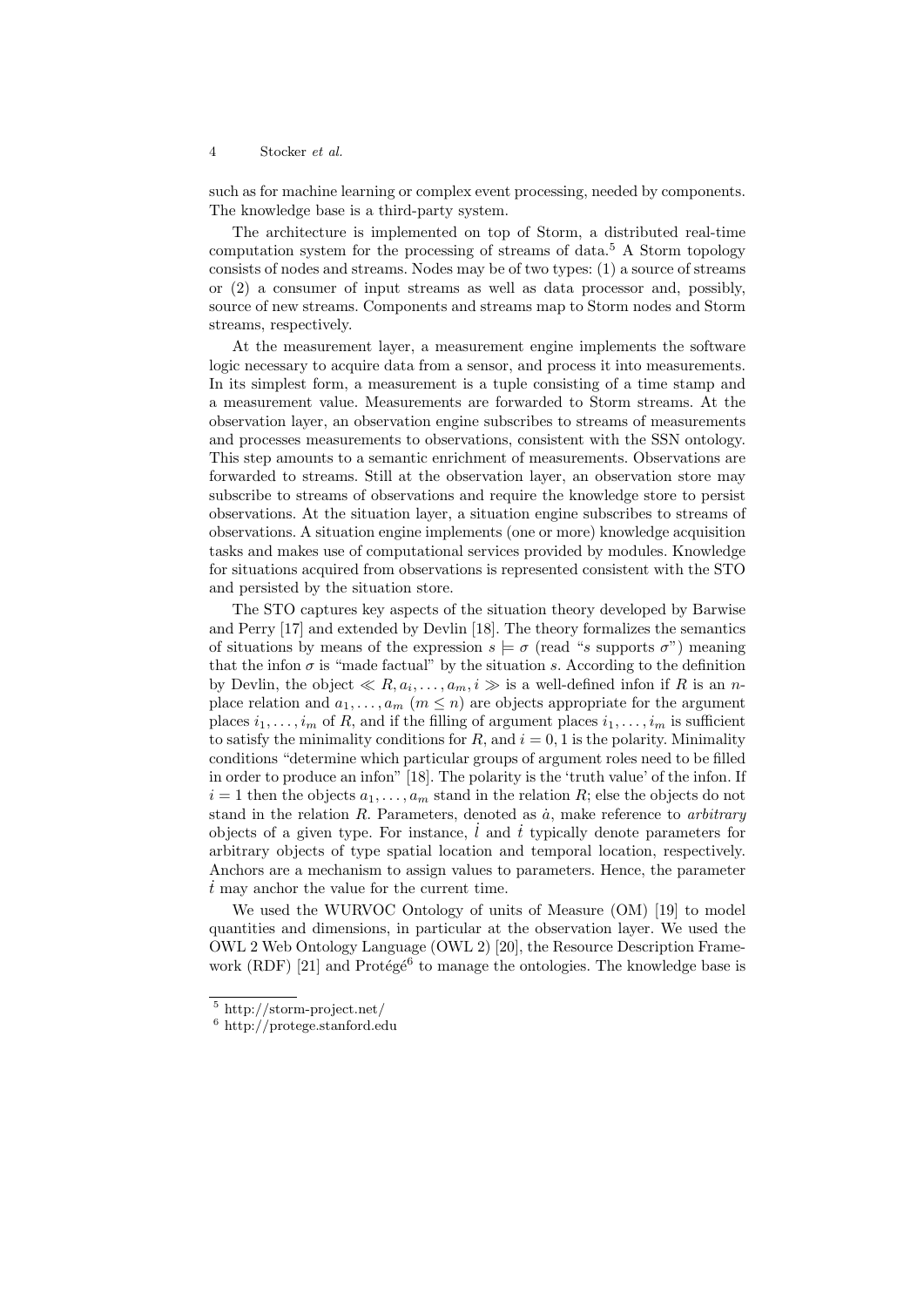implemented by the Stardog RDF database.<sup>7</sup> We used WEKA [22] for machine learning. Software was implemented in Java.

Table 1. The key characteristics of training datasets for NPF detection and NPF characterization. The table provides an overview of the mapping from (expert) label (Hamed *et al.* [4]) to (training) class. It includes the number  $(\#)$  of samples. Note that, in order to construct approximately balanced training classes, we limited the number of samples per training class to 160 and 50 in NPF detection and NPF characterization, respectively.

|                                      |            | Learning tasks |     |                                    |    |
|--------------------------------------|------------|----------------|-----|------------------------------------|----|
|                                      |            |                |     | NPF detection NPF characterization |    |
| Label                                | $\ddot{+}$ | Class          | #   | Class                              | #  |
|                                      | 113        |                |     |                                    |    |
| 4                                    | 531        | <b>NE</b>      | 160 |                                    |    |
| NE                                   | 200        |                |     |                                    |    |
|                                      | 14         |                |     | C1                                 | 14 |
| $\begin{array}{c} 2 \ 3 \end{array}$ | 47         | E              | 159 | C2                                 | 47 |
|                                      | 98         |                |     | C3                                 | 50 |

Methods: The expert-labelled sensor measurement data was used to train and evaluate the performance of Multi-Layer Perceptron artificial neural network (MLP) classifiers for the two tasks of NPF detection and NPF characterization. NPF detection is a 2-class classification of days into event days (E) and nonevent days (NE). NPF characterization is a 3-class classification of event days  $(E)$  into events of type class 1 (C1), class 2 (C2), or class 3 (C3). The multivariate daily DMPS measurement data was transformed to a vector by means of Singular Value Decomposition (SVD). Together with the label, such vectors formed a labelled dataset which we used to automatically generate training datasets. Table 1 provides an overview of the key characteristics of training datasets. MLP classification performance was evaluated using 10-fold cross validation, meaning that the training dataset was partitioned into 10 disjoint and equal sized folds, and for each fold a classifier was trained using the other 9 folds and then tested on the fold. Intermediate results were averaged. For both NPF detection and NPF characterization the MLP networks consisted of 40 input neurons and one hidden layer with 21 hidden neurons. The number of output neurons was 2 and 3 for NPF detection and NPF characterization, respectively. The learning rate and momentum were set to 0.3 and 0.2, respectively.

To accommodate domain knowledge we extended from both the SSN and STO upper ontologies. Listing 1.1 provides an overview. Specifically, we extended the SSN ontology to accommodate our domain specific sensing device, namely an individual instance of the DifferentialMobilityParticleSizer class, which

<sup>7</sup> http://stardog.com/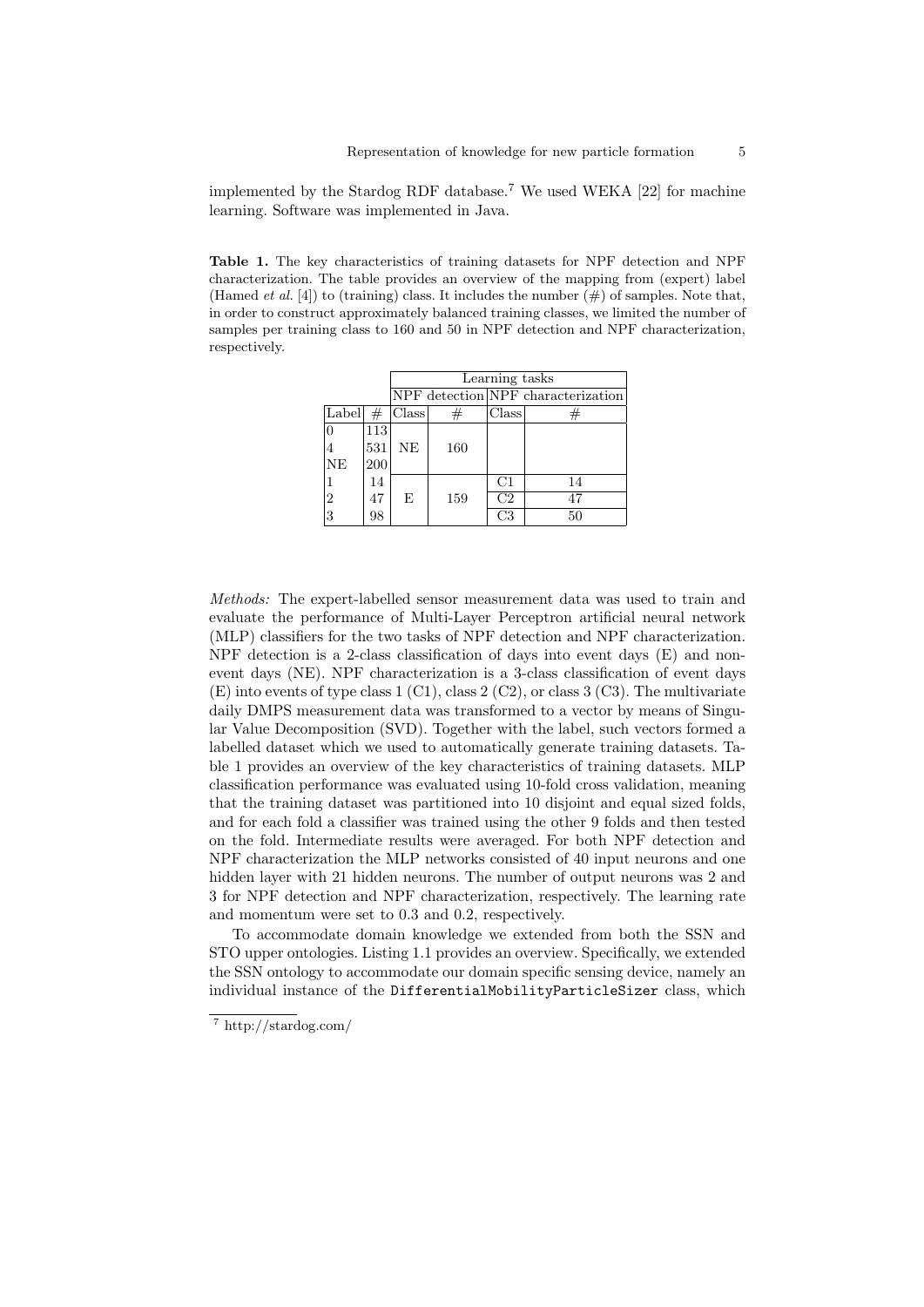Listing 1.1. Subset of axioms used to accommodate domain knowledge. The set of terminological axioms is followed by assertional axioms. We show the modelling of the concentration of particles with diameter 7.0 nm and omit the similar modelling of the concentration of particles for the remaining 39 diameter sizes. Situations of NPF support infos with npfe-relation and event class as relevant individual. Individual names such as f16 are abbreviated random UUIDs.

```
\text{DifferentialM}o bilit y Particle Sizer \sqsubset ssn : Sensing Device
PolydisperseAerosol \subseteq ssn : FeatureOfInterestParticleConcentration \subseteq ssn : Property{\rm NewParticle Formation} \ \sqsubseteq \ \textit{sto} : \textit{Situation}\begin{split} \textsc{EventClass} \: \sqsubseteq \: \texttt{sto} : \texttt{RelevantIndividual} \end{split}rdfs: domain (for Particle Diameter, Particle Concentration)
rdfs: range (forParticleDiameter, om: diameter)
# The DMPS located at Puijo
Differential M obility Particle Size (f16)# implements a process of sensing
ssn : Sensing (b5b)ssn: implements (f16, b5b)# characterized by the unit of measure \lceil cm<sup>-3</sup>\rceilDUL: is Characterized By (b5b, om: reciprocal_cubic_centimetre)
# The concentration of particles
Particle Concentration (0f1)# for a particle diameter
om: di ame te r ( a2b )
for Particle Diameter (0f1, a2b)# of length 7.0 nm
om: Measure ( 2 b2 )
om: value(a2b, 2b2)om: numerical_value(2b2, 7.0)om: unit_of_measure_or_measurement_scale(2b2, om:nanometre)
# is observed by the DMPS
ssn : observes(f16, 0f1)# and is a property of the polydisperse aerosol at Puijo
PolydisperseAerosol(01d)
ssn: has Property (01d, 0f1)# Situations of NPF support infons with npfe-relation
sto: Relation (npfe)
# and a relevant individual for the NPF event class
EventClass(c1)EventClass(c2)EventClass(c3)
```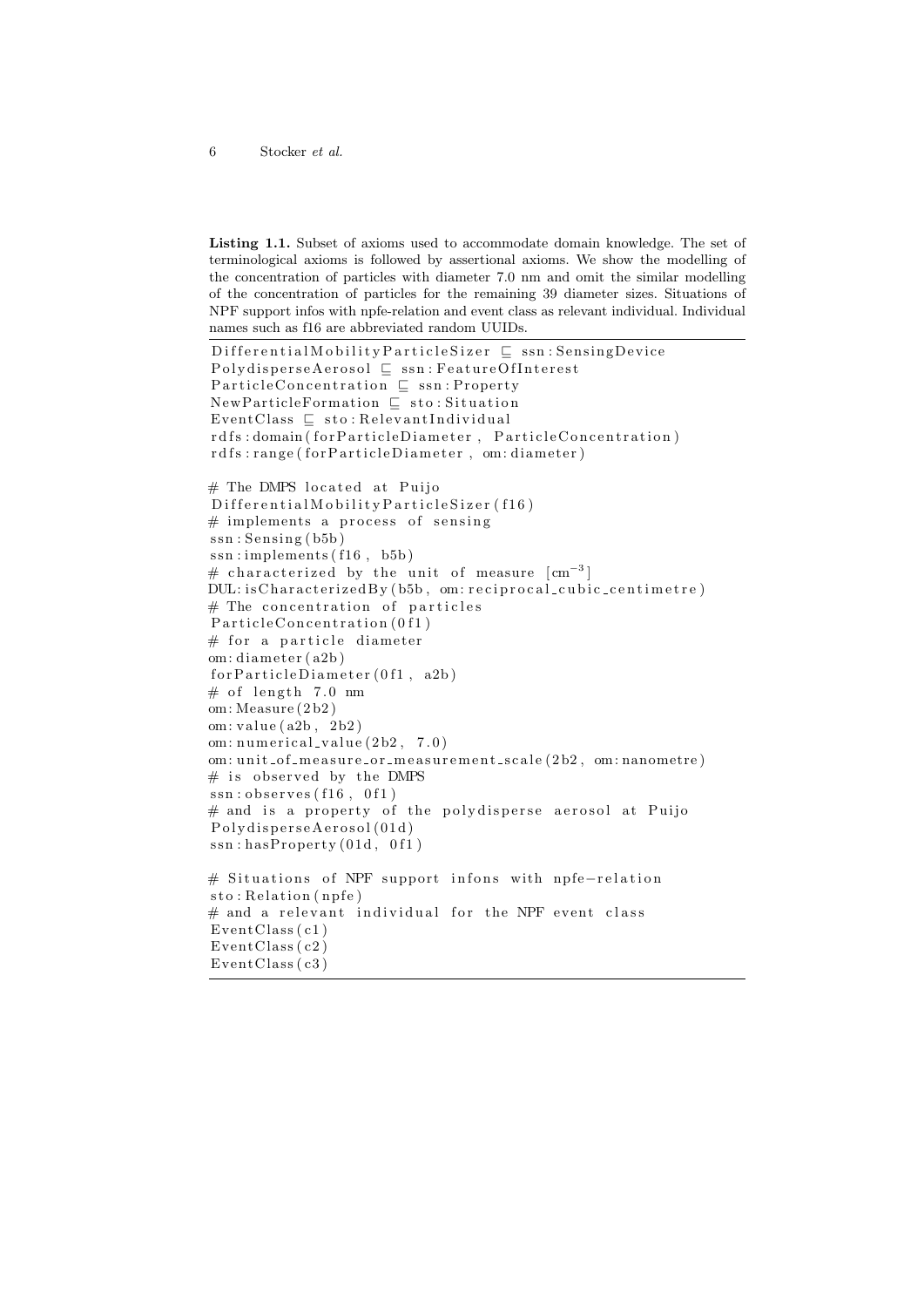was modeled as a subclass of  $\texttt{ssn}$ : SensingDevice. The DMPS implements a process of ssn:Sensing which is characterized by the unit of measure [cm−<sup>3</sup> ] . Moreover, we extended ssn:Property with the subclass ParticleConcentration to model particle number concentration for discrete diameter sizes. Finally, we extended ssn:FeatureOfInterest with the subclass PolydisperseAerosol to model the polydisperse aerosol at Puijo. Thus, the DMPS observes the particle number concentration for 40 discrete diameter sizes ranging 7-800 nm, which are properties of the polydisperse aerosol at Puijo. Finally, we extended sto:Situation with the subclass NewParticleFormation to represent knowledge about situations of interest to our domain. Such situations support npferelation infons with temporal and spatial locations as well as the related NPF event class.

## 3 Results and Discussion

Correctly classified instances, as computed by WEKA, resulted to be approximately 73% and 54% for NPF detection and NPF characterization, respectively. Precision (and recall) figures are 0.730 (0.744), 0.737 (0.723), 0.444 (0.286), 0.524 (0.468), and 0.567 (0.680) for the classes NE, E, C1, C2, and C3, respectively. Precision, and in particular recall, are notably low for C1. The class is misclassified as either C2 or C3 approximately three times out of four. This performance can be explained by the very low number of training samples for the class C1 (14). Furthermore, recall of events in NPF detection is an issue because at 72.3% the system will not retrieve many events of NPF. Overall, the performance of NPF detection is satisfactory while the performance of NPF characterization is mediocre.

The results suggest that the current implementation is not mature enough for full automation in a real-time context. However, the system may support domain experts in the detection and characterization of NPF and simplify the manual task to a machine assisted visual confirmation step, e.g. via a web application. Still, it is important to improve classification performance, an aim in future work. We have performed some preliminary experiments which resulted in approximately 80% correctly classified instances for NPF detection. The performance may be improved by including other attributes in classification, such as total daily particle concentration, average daily solar flux, or average daily  $\mathrm{SO}_2$  concentration. Both solar flux and  $\mathrm{SO}_2$  are known to correlate with events of NPF [4, 1]. Moreover, instead of using SVD on daily DMPS measurement data and use the resulting vector in classification, we may compute certain futures from daily DMPS measurement data and use those in classification. Such features include particle growth rate and formation rate [3]. This approach may also be interesting because it could extend the (prevalently data driven modelling) architecture shown in Figure 1 with modules for mechanistic modelling.

In the presented system, knowledge provided by different system parts is managed by a knowledge base. Both domain experts and software commit to use a common knowledge representation language as well as shared upper and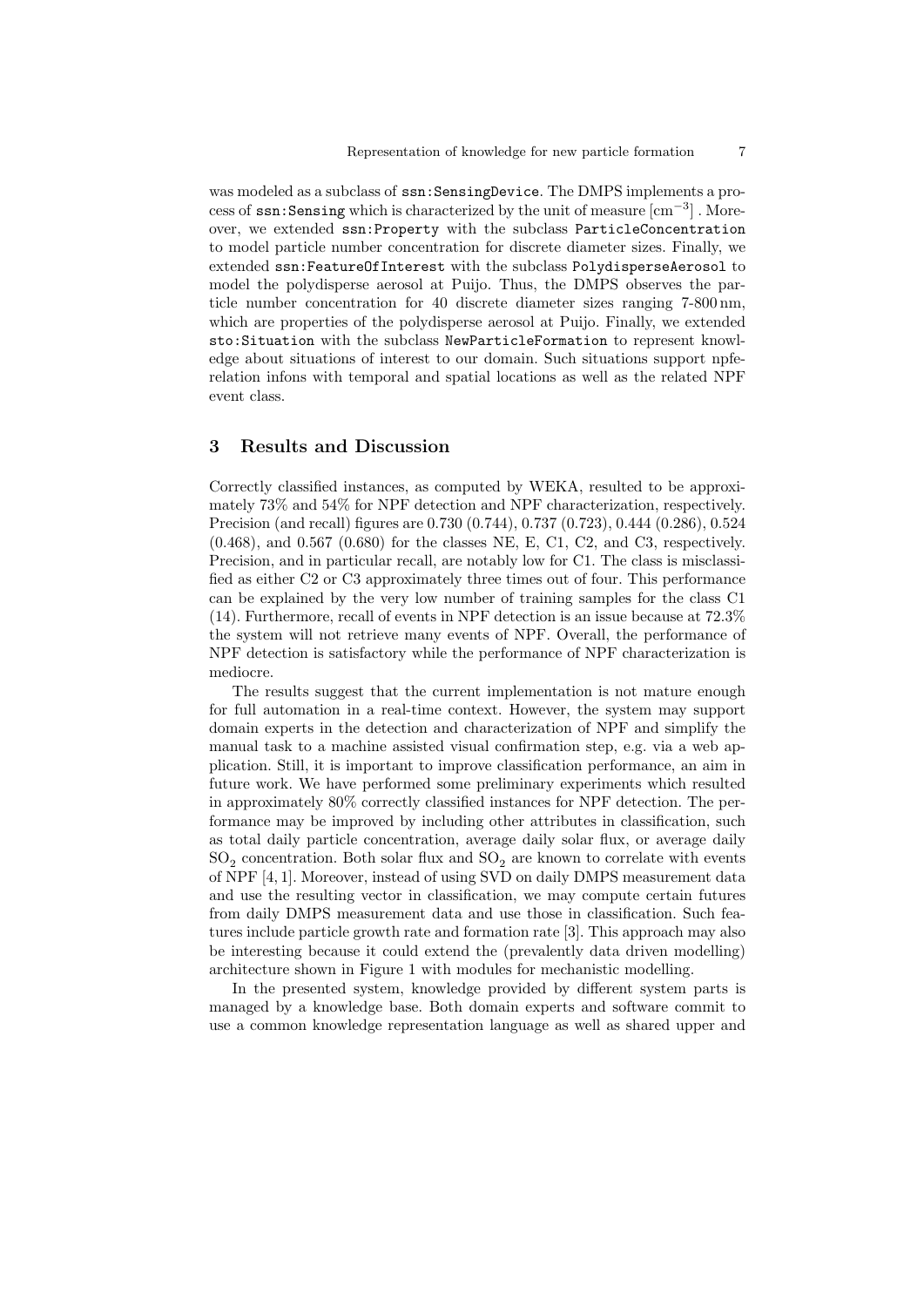domain ontologies. Specifically, knowledge provided by domain experts (Listing 1.1) is formalized and extends upper ontologies, at the observation layer for information about the measurement infrastructure and the observed real world phenomena and at the situation layer for information about real world situations that are of interest to the domain. Such information is used by the components of the architecture in order to "learn" about the domain. On the other hand, system components also commit to use the (same) knowledge representation language and extended terminologies in the (automated) representation of knowledge acquired at different layers.

At the observation layer, measurements are semantically enriched and represented as observations [14]. Given an average of approximately 4800 measurements per day and a time interval of 4 years, the observation engine generates around 80 million RDF statements, which are persisted in the knowledge base. SPARQL [23] can be used to query observations according to, e.g., sensing devices, features, properties, time. Results can be visualized as tables, (multivariate) time series plots, heat maps, or in other form. Summary statistics can be easily computed for data generated by a heterogeneous sensor network that measures a range of properties of real world features. We have demonstrated the flexibility of SPARQL to domain experts at the University of Eastern Finland and Finnish Meteorological Institute. First impressions underscore how a knowledge base that manages measurement data for sensing devices deployed in the field would be an invaluable repository and a considerable improvement compared to current measurement data management. In addition to sensor measurement, experts have also highlighted the possibility of integrating measurement data acquired (manually) in a laboratory.

At the situation layer, situations are acquired from observations. Obviously, the number of RDF statements generated by the situation engine is far lower than the number of statements generated by the observation engine. We argue that this is generally the case. SPARQL can be used for flexible querying of situational knowledge acquired from one (or more) heterogeneous sensor network(s). Situations can be augmented or refined with new or more accurate knowledge, either manually or automatically. For instance, in the presented use case, situations support the infon  $\ll npfe, \dot{c}, \dot{l}, \dot{t}, 1 \gg$ , where  $\dot{c}, \dot{l},$  and  $\dot{t}$  are parameters for the event class, spatial location, and temporal location, respectively. For a specific situation, acquired by NPF detection, the value to be anchored to the parameter  $\dot{c}$  for the event class is automatically assessed, by NPF characterization. However, because this assessment is not sufficiently reliable, a domain expert should review, and may correct, the automatically represented information. This amounts to manual refinement of automatically represented situations with more accurate information. Finally, of interest to situational knowledge are intuitive visualization techniques. Real world situations are typically located along spatial and temporal dimensions. Aside the visualization of situations on an interactive map, we may also visualize situations on an interactive timeline.

We selected the ontology approach, rather than classical relational databases, and build our system on semantic web technologies for several reasons. Domain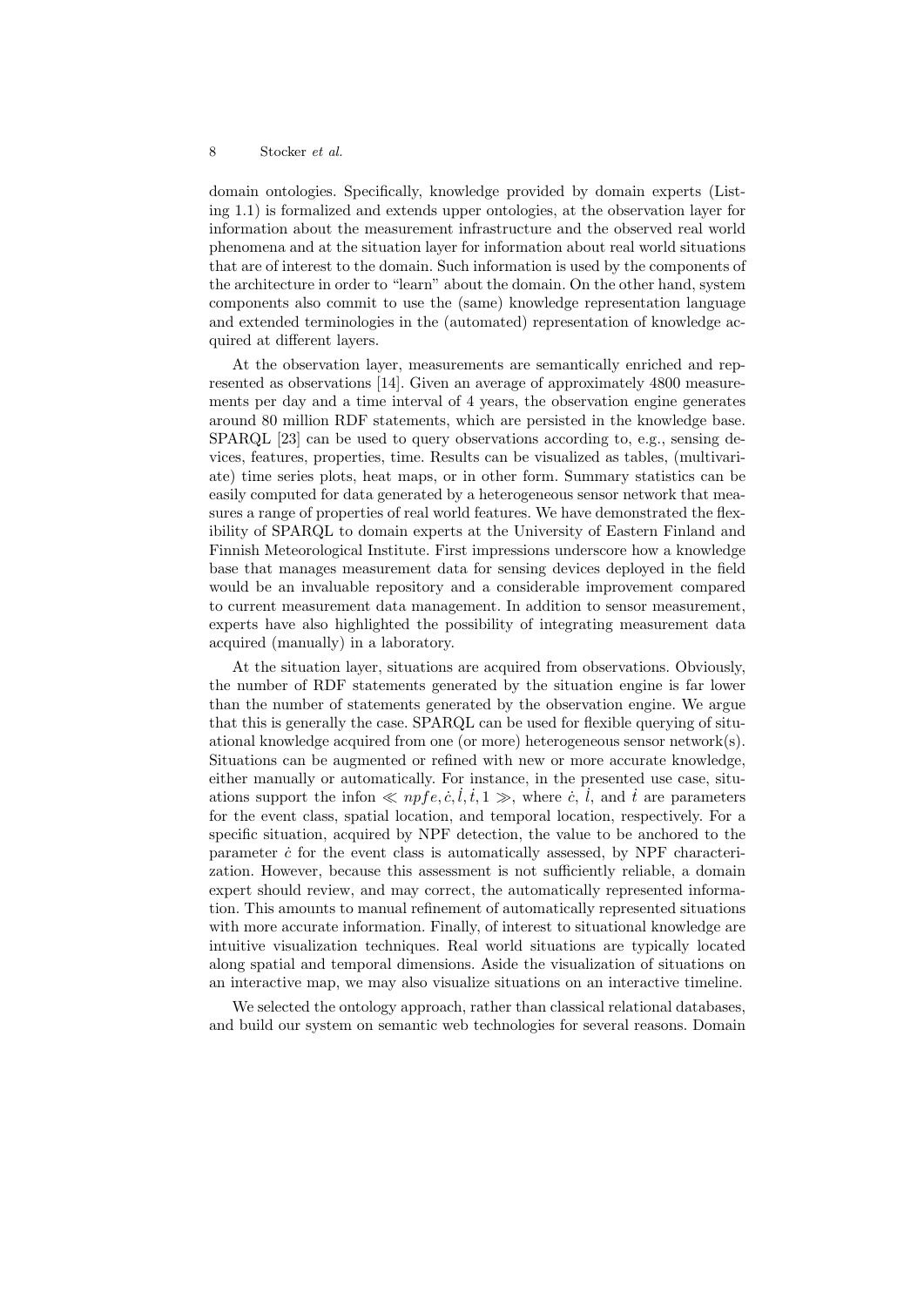ontologies developed in Protégé can be tested for satisfiability and consistency. We can, thus, check whether an ontology is meaningful [24]. Knowledge bases offer powerful reasoning services. Specifically, Stardog supports several reasoning levels, including RDFS, QL, RL, EL, and  $DL<sup>8</sup>$  With the ontology approach we can focus on the modelling of domain knowledge and semantics, and leave the data modelling to the knowledge base. We build our system on several, readily available, ontologies, including the SSN ontology, the STO, and the OM ontology. In future work we will also include the SWEET ontology,<sup>9</sup> in particular the concepts chem: Substance and aero: Aerosol (among others) and GeoNames<sup>10</sup> for (qualitative) spatial modelling (e.g. sensor location). Such terminologies can support the modelling of domain knowledge, since they provide an organization of relevant generic concepts and relations. Moreover, they can guide the design and implementation of software systems. In fact, we aligned our system implementation to relevant concepts and relations of both the SSN ontology (e.g. ssn:SensingDevice and ssn:observedBy) and STO (e.g. sto:Situation and sto:supportedInfon). Hence, the system is generic and its implementation can be reused across domains. Concrete applications [13, 14] can be implemented by extending specific system components and modules, as long as domain knowledge is aligned to the discussed upper ontologies. In the ontology approach, the integration and extension of terminologies designed by third parties is relatively straightforward. Finally, we also aim at showing that scalable solutions for the discussed problem can be designed and implemented using technologies other than classical relational databases.

## 4 Conclusions

For the domain of aerosol science and the study of New Particle Formation (NPF), we have presented a software system that supports the automated processing of measurement data into observations, consistent with the Semantic Sensor Network ontology, as well as the automated representation of situational knowledge, consistent with the Situation Theory Ontology, for events of NPF, acquired from observations by means of machine learning. Results show that, currently, machine classification performance is insufficient to allow for reliable automated NPF characterization. However, the system can guide domain experts with an estimate, and the automatically represented knowledge can be improved by expert refinement. The knowledge base integrating observations made by a heterogeneous sensor network and situational knowledge for real world phenomena is promising for its potential value to domain experts. In future work we aim at improving classification performance for both NPF detection and NPF characterization and further integration of measurement data, in particular for sensors other than a differential mobility particle sizer. Moreover, we plan to add an intermediate layer, named derivation, between the observation and situation

<sup>8</sup> http://www.w3.org/TR/owl2-profiles/

<sup>9</sup> http://sweet.jpl.nasa.gov/ontology/

 $^{10}$ http://www.geonames.org/  $\,$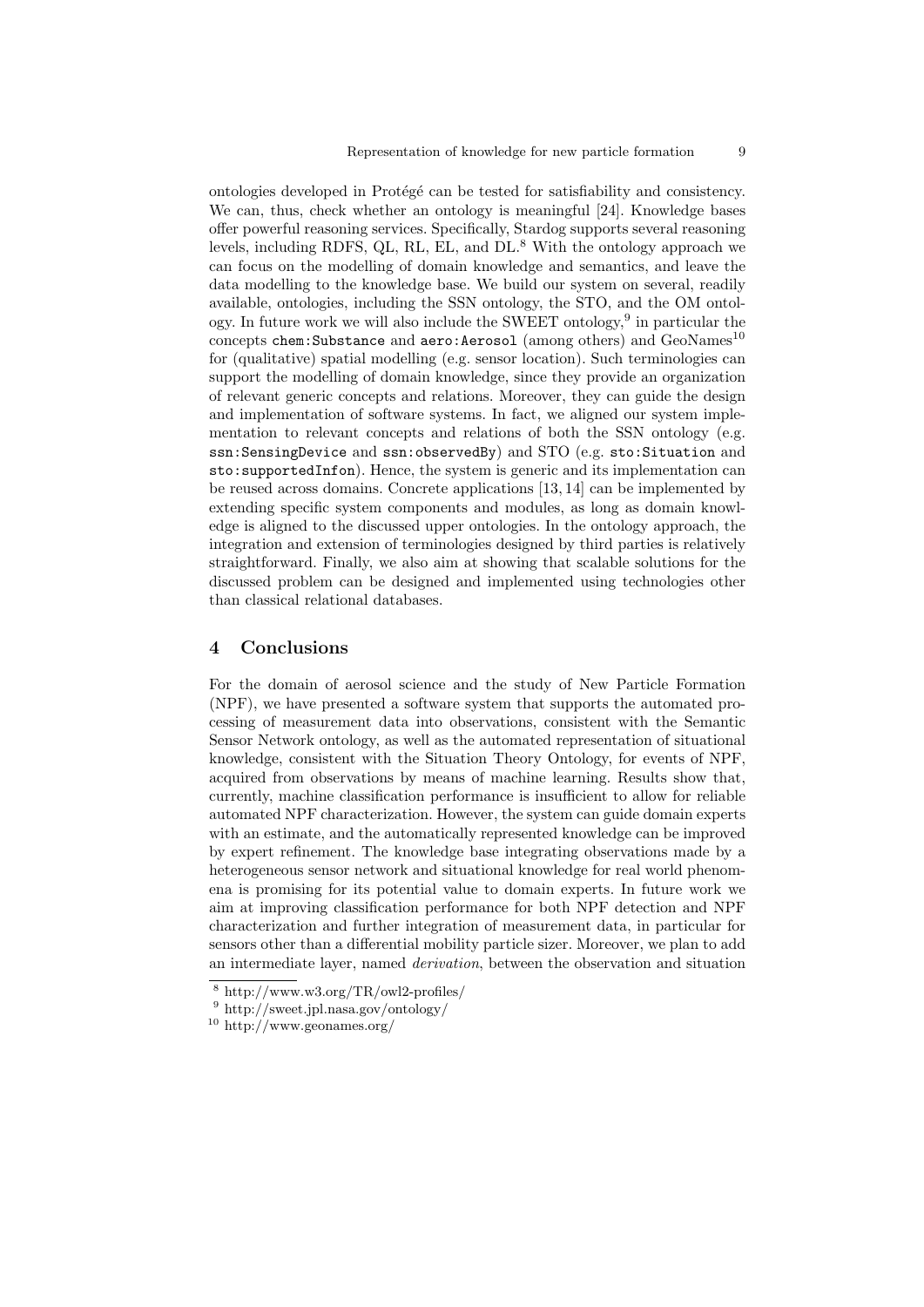layer of the presented architecture. This layer will support the translation of SSN observations to observations of datasets as well as the application of algorithmic transformations to datasets. The result of such transformations are datasets. Datasets can be persisted in the knowledge base. Example transformations include gap filling, outlier detection/removal, spatio-temporal interpolation, or digital signal processing. We are currently evaluating the use of the RDF Data Cube Vocabulary [25] at the derivation layer.

Acknowledgements. The Finnish Measurement, Monitoring and Environmental Efficiency Assessment research program for supporting the publication. Clark & Parsia LLC for a Stardog developer license.

## References

- 1. Kulmala, M., Vehkamäki, H., Petäjä, T., Dal Maso, M., Lauri, A., Kerminen, V., Birmili, W., McMurry, P.: Formation and growth rates of ultrafine atmospheric particles: a review of observations. Journal of Aerosol Science 35(2) (2004) 143–176
- 2. Solomon, S., Qin, D., Manning, M., Chen, Z., Marquis, M., Averyt, K., Tignor, M., H.L., M.: Climate Change 2007: The Physical Science Basis. Contribution of Working Group I to the Fourth Assessment Report of the Intergovernmental Panel on Climate Change. Cambridge University Press, Cambridge, United Kingdom and New York, NY, USA (2007)
- 3. Dal Maso, M., Kulmala, M., Riipinen, I., Wagner, R., Hussein, T., Aalto, P., Lehtinen, K.: Formation and growth of fresh atmospheric aerosols: eight years of aerosol size distribution data from SMEAR II, Hyytiala, Finland. Boreal Environment Research 10(5) (2005) 323–336
- 4. Hamed, A., Joutsensaari, J., Mikkonen, S., Sogacheva, L., Dal Maso, M., Kulmala, M., Cavalli, F., Fuzzi, S., Facchini, M., Decesari, S., et al.: Nucleation and growth of new particles in Po Valley, Italy. Atmospheric Chemistry and Physics 7(2) (2007) 355–376
- 5. Vana, M., Ehn, M., Petäjä, T., Vuollekoski, H., Aalto, P., de Leeuw, G., Ceburnis, D., O'Dowd, C.D., Kulmala, M.: Characteristic features of air ions at Mace Head on the west coast of Ireland. Atmospheric Research 90(2) (2008) 278–286
- 6. Compton, M.: What Now and Where Next for the W3C Semantic Sensor Networks Incubator Group Sensor Ontology. In: Proceedings of the 4th International Workshop on Semantic Sensor Networks 2011 (SSN11), CEUR-WS (2011) 1–8
- 7. Janowicz, K., Compton, M.: The stimulus-sensor-observation ontology design pattern and its integration into the semantic sensor network ontology. In: The 3rd International workshop on Semantic Sensor Networks. (2010) 7–11
- 8. W3C Semantic Sensor Network Incubator Group: Semantic Sensor Network Ontology. Technical report, W3C (2009)
- 9. Kokar, M.M., Matheus, C.J., Baclawski, K.: Ontology-based situation awareness. Inf. Fusion 10(1) (January 2009) 83–98
- 10. Fenza, G., Furno, D., Loia, V., Veniero, M.: Agent-based Cognitive approach to Airport Security Situation Awareness. In: Proceedings of the 2010 International Conference on Complex, Intelligent and Software Intensive Systems. CISIS '10, IEEE Computer Society (2010) 1057–1062